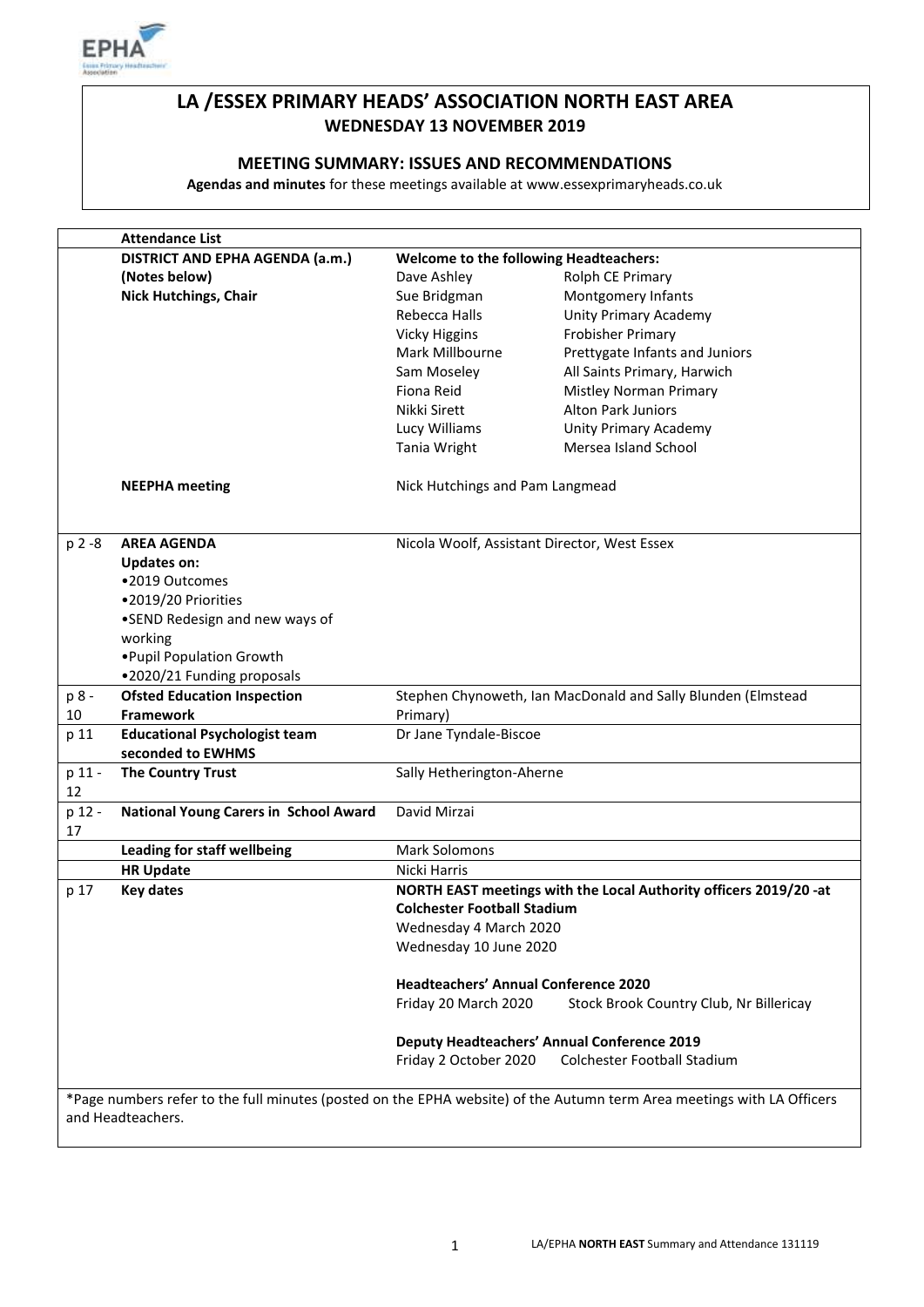

# **LA /ESSEX PRIMARY HEADS' ASSOCIATION NORTH EAST AREA DISTRICT AND AREA MEETING WEDNESDAY 13 NOVEMBER 2019 ATTENDANCE**

#### **Present**

Jo Barclay David Mirzai

Sue Bardetti **Holland Haven Primary David Larner** Dedham CE Primary Liz Bartholomew The Mayflower Primary Lorraine Laudrum Braiswick Primary Andy Bear **Ravens Academy** Susan Locke Milldene Primary Natasha Bennett Two Villages Primary **Andrew Macdonald** Langham Primary Suzie Bliss **Suzie Bliss** Walton-on-the-Naze Primary **Ian MacDonald** Elmstead Primary Gavin Bradley **White Hall Academy Becky Maguire** St Joseph's Catholic Primary Moira Breeze St Clare's Catholic Primary | Kathy Maguire-Egan Oakwood Infants Sue Bridgman Montgomery Infants & Nursery Carl Messer St George's New Town Juniors Toby Bull The Bishop William Ward CE Primary | Mark Millbourne Prettygate Infants & Juniors Tracey Caffull Great Bentley Primary/Frinton David Milligan Gosbecks Primary Alex Candler **Lexden Primary Lexten Amanda Mitchelson** Old Heath Primary Mark Carter-Tufnell St Osyth CE Primary Gail Morgan St Michael's Primary & Nursery Brian Combes Stanway Primary Matthew Moseley Holland Park Primary Hilary Cook Highfields Primary Samantha Moseley All Saints CE Primary, Dovercourt Tracy Cooke Great Bentley Primary James Newell Wix and Wrabness Primary Ruth Cornell Kings Ford Infants & Nursery Claire Newson Parsons Heath CE Primary Sarah Crookes Cann Hall Primary Chase Lane Primary Julie O'Mara Chase Lane Primary Cherry Curle Engaines Primary Donna Parker Ardleigh St Mary's Primary Ceri Daniels **Holy Trinity, Eight Ash Green** Paula Pemberton Hazelmere Juniors Elizabeth Drake Kingswode Hoe School Richard Potter Home Farm Primary Sarah Dukelow Alresford Primary Allector Allector Allector Allector Allector Allector Allector Allector Allecto Belynda Fellows St James CE Primary Claire Russell Cann Hall Primary Lisa Frith Sly Camulos Academy Clare Sampson Roach Vale Primary Alan Garnett **North Primary & Nursery** Leesa Sharpe Broomgrove Juniors Jackie Halliday Messing School Susan Shipp Friars Grove Primary Rebecca Halls **Example 2 Unity Primary Academy** Jakki Sibley **Fordham All Saints Primary** Bridget Harris St Thomas More's Catholic Primary Nikki Sirett Alton Park Juniors Abbie Fairbairn Lawford CE Primary **Darren Smith Brinkley Grove Primary** Darren Smith Claire Holmes Monkwick Infants & Nursery Sarah Stevenson Langenhoe Primary Nick Hutchings Nicast Chair/ Hamilton Primary Steven Turnbull Hazelmere Infants & Nursery Julie Ingram Chappell CE Primary Michelle Wright Montgomery Juniors Jackie Irwin **Stanway Fiveways Primary** Tania Wright Mersea Island School Karen Jones **Great Clacton CE Juniors In Attendance** Chris Joy Hamford Primary Academy Pam Langmead EPHA Professional Officer Becky Keitch St George's CE Primary, Gt Bromley Sally Blunden Elmstead Primary Marie Kelly St Teresa's Catholic Primary Emma Flin St Andrew's, Great Yeldham Laura Khine Boxted St Peter's CE Primary Sally Sykes Finchingfield Primary

Nicola Woolf **Assistant Director, West** Karen Riddlestone Richard de Clare Primary Stephen Chynoweth EY and Education Manager, N East | Nicki Harris Juniper Education Alison Fiala EY and Education Manager, Mid Mark Solomons Welbee Ros Somerville Head of SEND North East Sally Hetherington Aherne The Country Trust Yannick Stupples-Whyley Senior Finance Business Partner **Apologies** Kerry McGrory SE Partner (North East) Clare Kershaw Director of Education Antony Kern SE Partner (North East) Philippa Holliday Assistant Director, North East Schools Safeguarding Manager ECC Young Carers Dr Jane Tyndale-Biscoe EP team Lisa Corby Lisa Corby Iceni Academy Jeni Noakes Attendance Specialist Team James Gough Cherry Tree Primary

Dave Ashley **Rolph CE Primary Alison Grigg** Broomgrove Infants Clare French Debbie Griggs

Emma Saward Notley Green Primary **LA Officers** Final Research Contact LA Contact A LA Officers **Finally** Fional May **Final Research Contact A LA Officers** Contact A LA Contact A LA Contact A LA Contact A LA Contact A LA Contact A LA Contact A LA Contact A

> Kendall Primary Myland Primary Suzy Ryan Fingringhoe Primary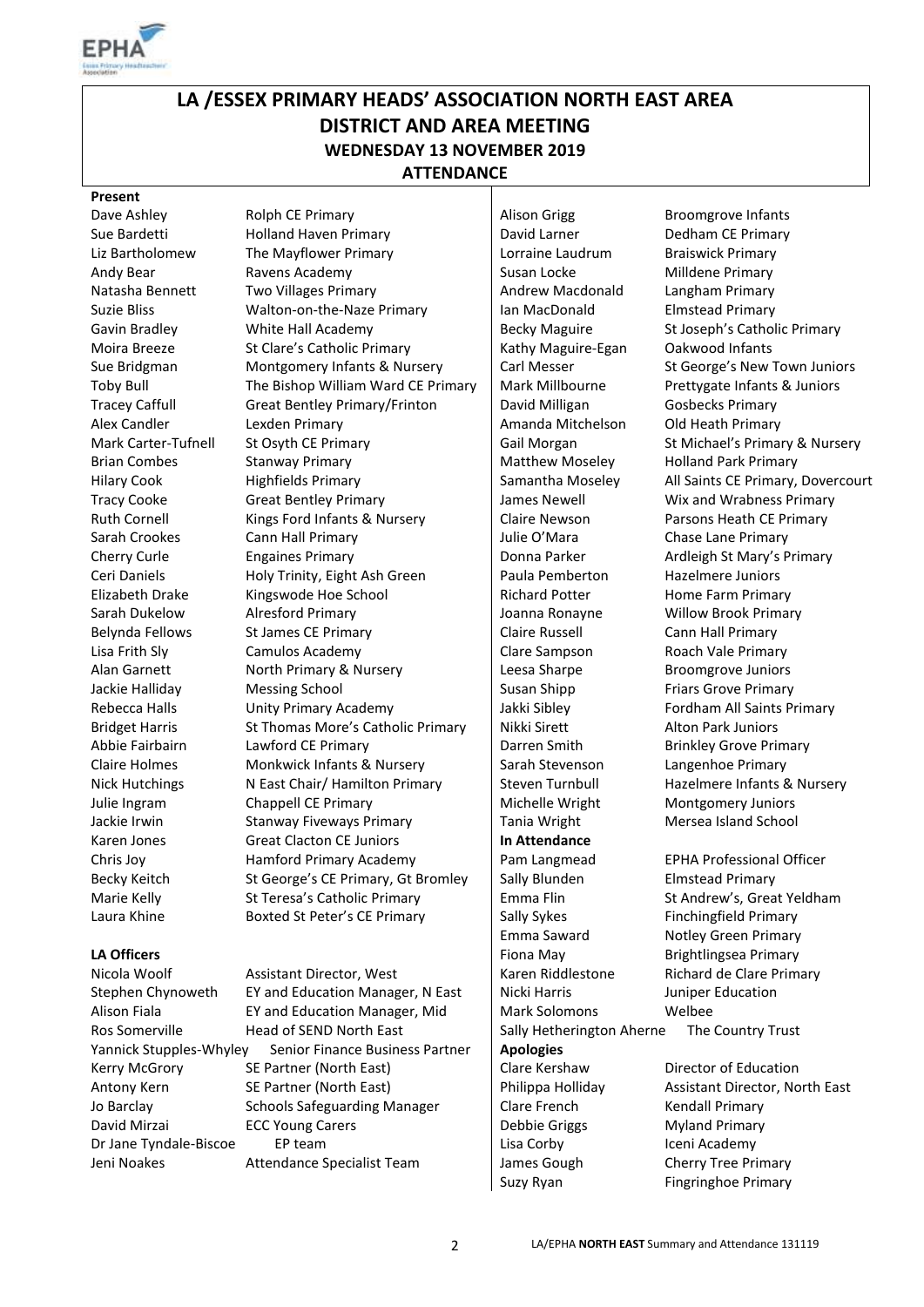

Note: If your attendance or apologies have not been noted please contact the EPHA Professional Officer at [pam@langmead.me.uk](mailto:pam@langmead.me.uk) for amendment.

#### **NORTH EAST EPHA AREA MEETING MINUTES 13 November 2019**

#### **1. WELCOME**

Nick Hutchings, the North East Area Chair welcomed headteachers to the meeting. He asked everyone to complete the evaluation form circulated at the meeting, which is used to help EPHA shape future meetings, to ensure that they are useful and positive for headteachers.

#### **Welcome to the following Headteachers:**

| Dave Ashley     | Rolph CE Primary               |
|-----------------|--------------------------------|
| Sue Bridgman    | Montgomery Infants             |
| Rebecca Halls   | <b>Unity Primary Academy</b>   |
| Vicky Higgins   | <b>Frobisher Primary</b>       |
| Mark Millbourne | Prettygate Infants and Juniors |
| Sam Moseley     | All Saints Primary, Harwich    |
| Fiona Reid      | <b>Mistley Norman Primary</b>  |
| Nikki Sirett    | <b>Alton Park Juniors</b>      |
| Lucy Williams   | <b>Unity Primary Academy</b>   |
| Tania Wright    | Mersea Island School           |

#### **2. NORTH EAST EPHA MEETING**

**a) The Autumn term EPHA newsletter** was circulated to headteachers at the meeting - this can also be found on the Newsletter page of the EPHA website [www.essexprimaryheads.co.uk.](http://www.essexprimaryheads.co.uk/)

#### **b) EPHA Annual General Meeting**

The EPHA Annual General Meeting took place on 10 October 2019 and the following headteachers were elected as officers for the coming year:

- Harriet Phelps-Knights Chair
- Nick Hutchings Vice-Chair
- Nicky Barrand Executive Treasurer

They are supported by 31 headteachers across the county, representing their colleagues in different districts.

The full Executive membership list, minutes of the AGM, and the Constitution and Financial Regulations are available on the EPHA website**.** 

#### **c) EPHA Priorities for 2019/20**

At the AGM the headteachers who attended discussed the priorities for the Association for the coming year. It was agreed these should include:

- Headteacher well-being, including the continuation of the Colleague Supporter programme, currently supporting around 16 new and acting headteachers, with 35 heads on its directory all committed to sharing their experience and understanding with new colleagues. We are also particularly concerned about school leaders working in the most challenging and vulnerable schools and aim to offer support wherever we can.
- Continuing the delivery of EPHA training, termly briefings, conferences, resources and website updates – most of these are free (or heavily subsidised), recognising the pressure on all school budgets.
- Working effectively with the other two headteacher associations, ASHE and ESSET, to benefit all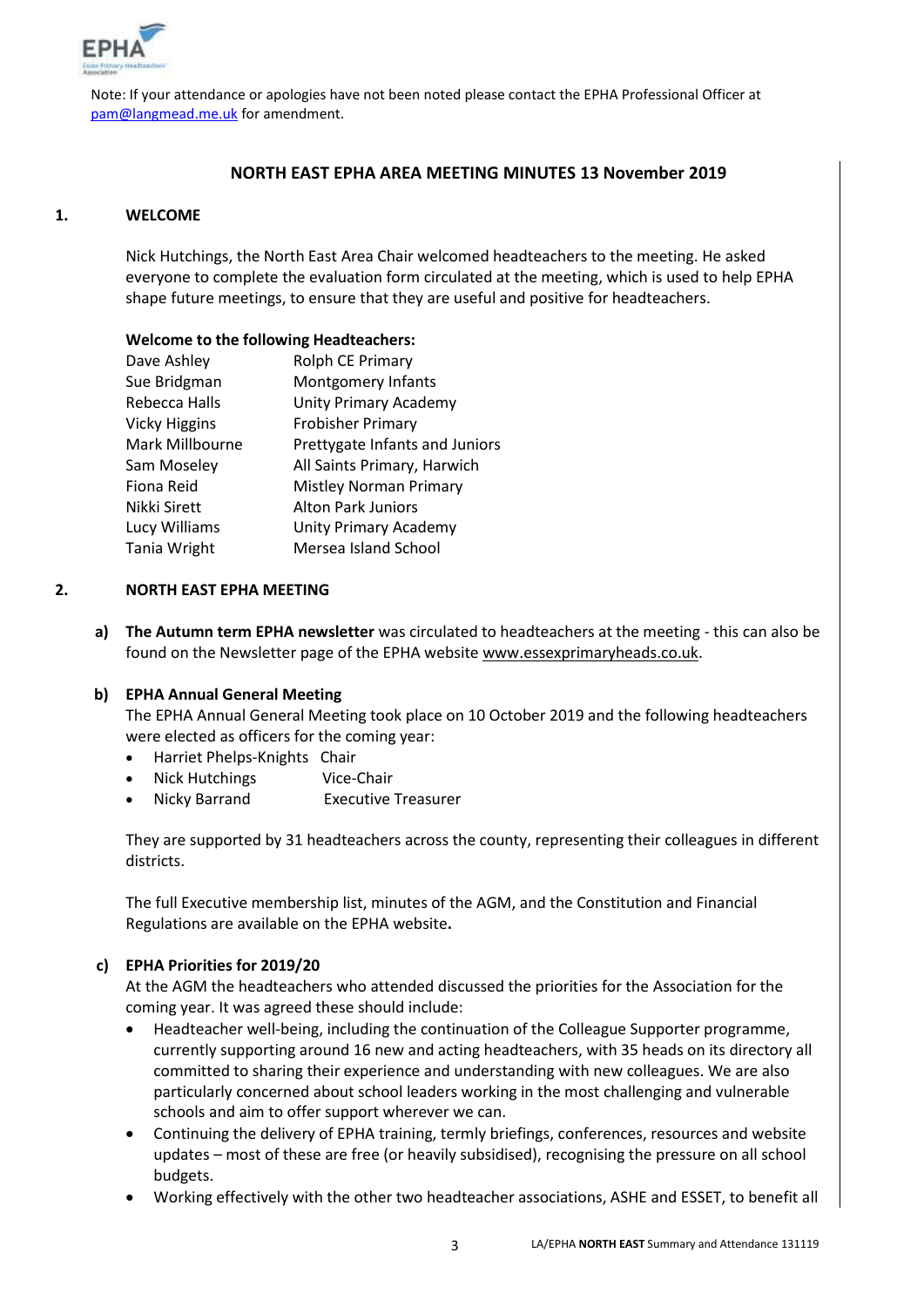

of the children and young people in Essex and to present a strong and united front as a large group of schools and academies.

- Lobbying on behalf of schools to ensure that the message about insufficient school funding does not get lost in the current political rhetoric.
- Working with colleagues to develop early intervention, including in pre-schools, with a particular focus on the effective early identification of young children with special educational and learning needs.
- Realising and recognising the prevalence of complex medical conditions in school and working with health professionals to support staff and pupils.
- Continuing our involvement in strategic planning in partnership with the Local Authority including reacting to schools' ongoing challenges, for example with appropriate training and support.

### **d) Equality Act training**

Following the success of the training on pupil exclusions, led by barrister Tanya Callman, EPHA has organised training on the Equality Act. There are two dates available, Monday 10<sup>th</sup> February and Monday 16<sup>th</sup> March. The cost will be £60 per attendee, and EPHA is subsidising this training. To book a place please contact the EPHA Professional Officer at pam@langmead.me.uk

#### **e) School funding consultation**

The EPHA Professional Officer explained the approach that the primary headteacher representatives on the Schools Forum had taken when determining a consultation model for the Essex schools finance formula for the next financial year. The Local Authority had stressed that the DfE expected authorities to move toward the National Funding Formula, but Schools Forum members felt strongly that the right formula should be selected, regardless of any political pressure. 9 models were considered by the Finance Review Group (a sub-committee of the Schools Forum). Model 1 was the current formula, but with a higher MFG (minimum funding guarantee), as required by Government next year. Model 9 was the National Funding Formula.

Essex has, for some years, had a greater differential between primary and secondary schools (currently 1:1.31 – the NFF differential is 1:1.27) and a larger lump sum for each schools (currently £150,000, NFF lump sum next year will be £114,000). This lump sum was calculated some 8 years ago as being the minimum basic requirement for any school to operate.

There was some resistance from secondary school Forum representatives around reducing the differential, although that view has not been entirely replicated in some of the consultation responses from secondaries so far. The Local Authority is recommending Model 3 as an affordable compromise formula and, after lengthy discussion, this model was supported by the majority of Schools Forum representatives, including the primary headteachers.

The consultation closes at 11.59 pm on 19<sup>th</sup> November and all headteachers were encouraged to respond to the consultation. There will be a meeting of the Schools Forum on  $27<sup>th</sup>$  November and a final decision will be taken on the formula for Essex schools next year.

#### **f) Virtual Schools Governing Body – primary headteacher representation**

Nick Hutchings noted that he has been asked to find a primary headteacher representative to sit on the Virtual Schools Board. There are three meetings each year. If anyone is interested they should speak to the EPHA Professional Officer.

#### **g) Essex Schools Broadband**

A reminder that Schools Broadband Service will cease on 31st March 2019. This is when the existing contract with DUCL will end and new suppliers will need to take over your broadband service. There won't be an option to extend the existing contract.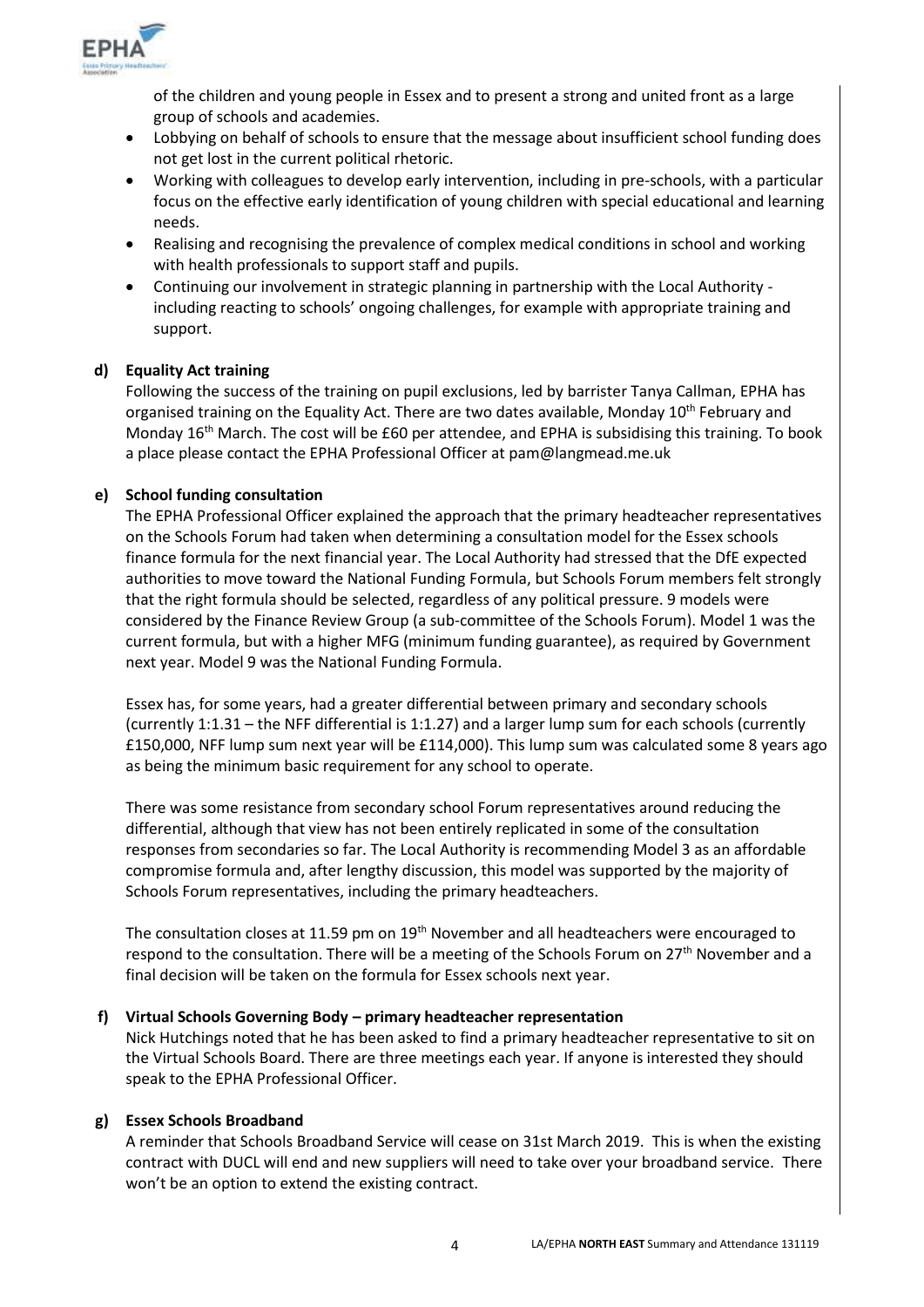

The Broadband service team is keen that the schools are aware that, in order for providers to effect any upgrades and changes to the network, they should have made a decision and signed with a new provider by the end of November. This will give new providers a chance to put into place new services and upgrades.

Information has been circulated and the [Schools Broadband Pages](https://eur02.safelinks.protection.outlook.com/?url=https%3A%2F%2Fschools.essex.gov.uk%2Fadmin%2FBroadband%2FPages%2FBroadband.aspx&data=02%7C01%7C%7C75458fae09d34e13cdcf08d763913b54%7Ca8b4324f155c4215a0f17ed8cc9a992f%7C0%7C0%7C637087348365431782&sdata=YSYlUWeu5nc4TD%2BKZPjR%2Bzzm5wj0j26qppUaPNjFOlU%3D&reserved=0) have been kept up to date with information and FAQ's to support schools. On Monday 2nd November an email was circulated to all affected schools requesting an update on progress and requesting the following:

- Who is the new supplier?
- Who would you like the SB team to liaise with at your school or MAT to make the transition
- Would you like the team's support with transitioning to a new provider?

Please return your responses to [schoolsbroadband@essex.gov.uk](mailto:schoolsbroadband@essex.gov.uk)

The Broadband team has been made aware that BT have a lead in time for infrastructure changes of up to 100 days which could impact those making a decision post-Christmas. On 18th November we will be taking stock of those schools who have responded to our request for information and making direct contact (telephone) with those who have not as part of our support for schools.

## **h) Multi-schools Council**

The following information was circulated at the meeting about the multi-schools council, forwarded by Kierran Pearce.

#### **What is the multi-school's council?**

The multi-school's council is a pupil forum for children from all backgrounds and with all abilities. In simple terms they are a school council meeting but on a bigger scale. They discuss how to break down perceptions towards children with special educational needs and mental health difficulties. The direction of the council is decided upon by the children and we have an agenda which is based on current issues that face children within education.

#### **How does it work?**

We hold 3 meetings across the Academic year across 6 strands in Essex. The 6 strands are **Tendring, Colchester, Braintree, Chelmsford, South Essex and West Essex**. Currently we have 154 schools signed up across these 6 strands. For each meeting we invite schools to bring between  $5 - 10$  young people who could represent their schools (if schools want to bring less than 5 we can be flexible with that too!).

#### **When are the meetings?**

We have just completed our first set of meetings across the 6 strands, but the next meetings are on the following dates;

**Chelmsford strand – Wednesday 22nd January, Columbus school & College, 10am – 11:30am Braintree strand – Thursday 23rd January, Notley Green primary, 10am – 11:30am Tendring strand – Wednesday 29th January, Holland Haven primary, 10am – 11:30am Colchester strand – Thursday 30th January, St James's primary, 10am – 11:30am West Essex strand – Wednesday 5th February, Venue TBC, 10am – 11:30am South Essex strand – Thursday 6th February, Castledon school &College, 10am – 11:30am**

#### **How do I get involved?**

You can emai[l mschoolscouncil@gmail.com](mailto:mschoolscouncil@gmail.com) to join our contact list. I ask for a key contact in each school, this may not be you as I often work with SENCO's but some headteachers do choose to be the main contact too.

#### **And finally, what if we can't make the meetings can we still be involved?**